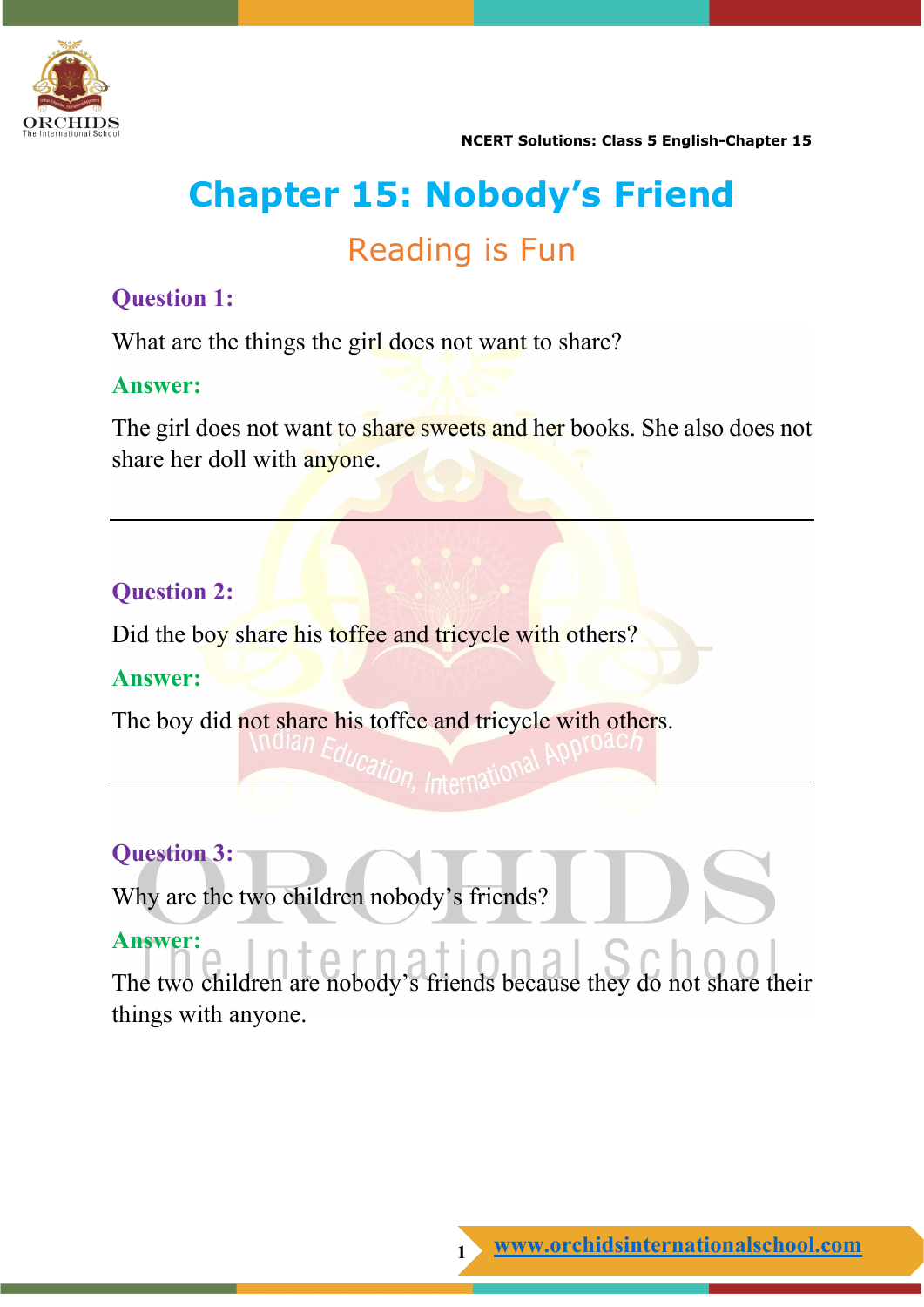

## **Question 4:**

What does the child in the last stanza want to share?

#### **Answer:**

The child in the last stanza wants to share all his sweets, ball, books, and games. He also wants to share half of an apple and half of a cake.

# Let's Talk

## **Question 1:**

Do you like to share your favourite food or toys with others? Why?

## **Answer:**

Yes, I like to share my favourite food or toys with others. I feel happy when I share my things with others.

(Note: Students should attempt the above question on their own.)

## **Question 2:**

Who is your best friend? Can you describe him/her?

## **Answer:**

My best friend is Anshu. He is smart and a tall boy. He always helps me to complete my homework. Whenever I forget my tiffin, he always shares his tiffin with me. Before exams, we sit together and study. He helps solve math problems because I am weak in mathematics.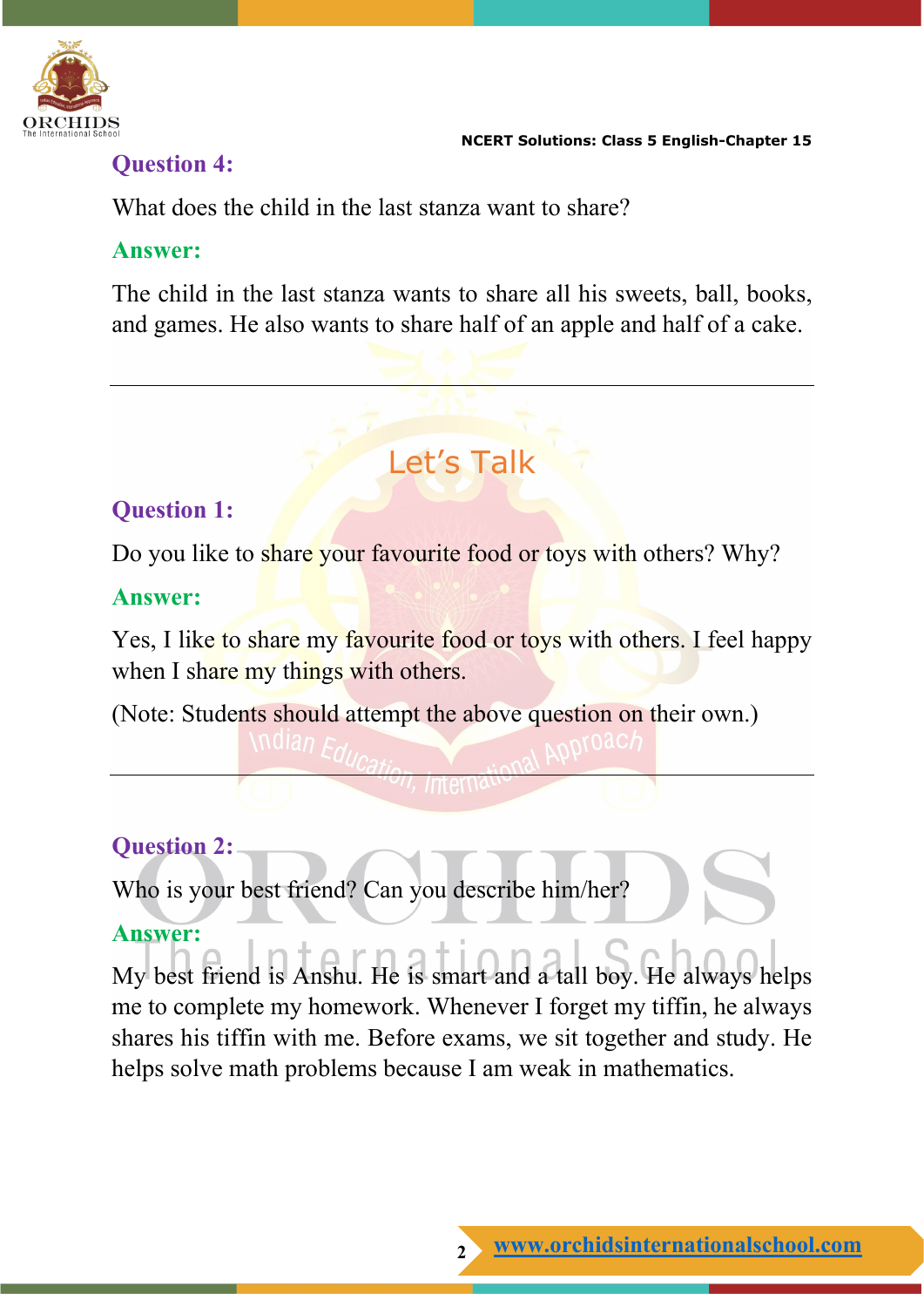

## **Question 3:**

Suppose you and your friends were very thirsty and there was only one glass of water. What would you do?

## **Answer:**

If my friends and I were thirsty and if there was only one glass of water, I would share my glass of water with them. We could all take a sip of water.

## **Question 4:**

If you had a bat, could you play cricket by yourself?

## **Answer:**

If I had a bat, I could not play cricket by myself.

(Note: Students should attempt the above question on their own.)

# **Word Building**

## Question 1:

Can you find more words ending with-less friendless, homeless,

## **Answer:** International School

 $\overline{\phantom{a}}$  , and the set of the set of the set of the set of the set of the set of the set of the set of the set of the set of the set of the set of the set of the set of the set of the set of the set of the set of the s

The words ending with 'less' are as follows:

- useless
- heartless
- cashless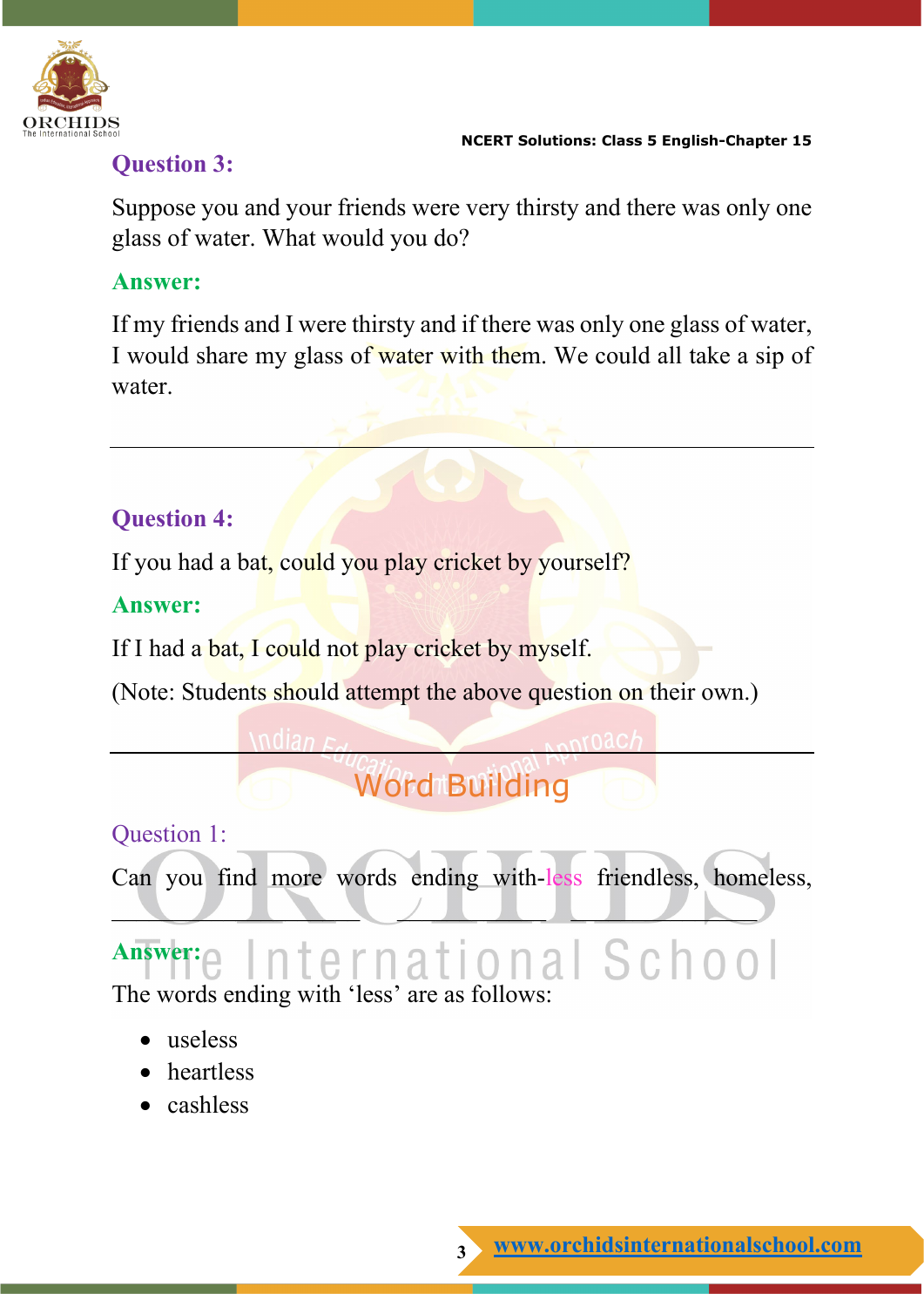

**NCERT Solutions: Class 5 English-Chapter 15**

## **Question 2:**

Can you write the opposite of

(i) lend b  $\frac{1}{2}$  w

 $(ii)$  nobody s  $y$ 

## **Answer:**

- (i) borrow
- (ii)somebody

## What are no words

## **Question 1:**

Several words mean no. The word never is one. It means at no time or not ever.

Here are some other no words read them, at APP nobody no no where no one none nothing (Note: Students are advised to read the above words on their own.)

# International School

## **Question 2:**

Read the given sentences and underline the no word in each.

(i) Nobody is at home.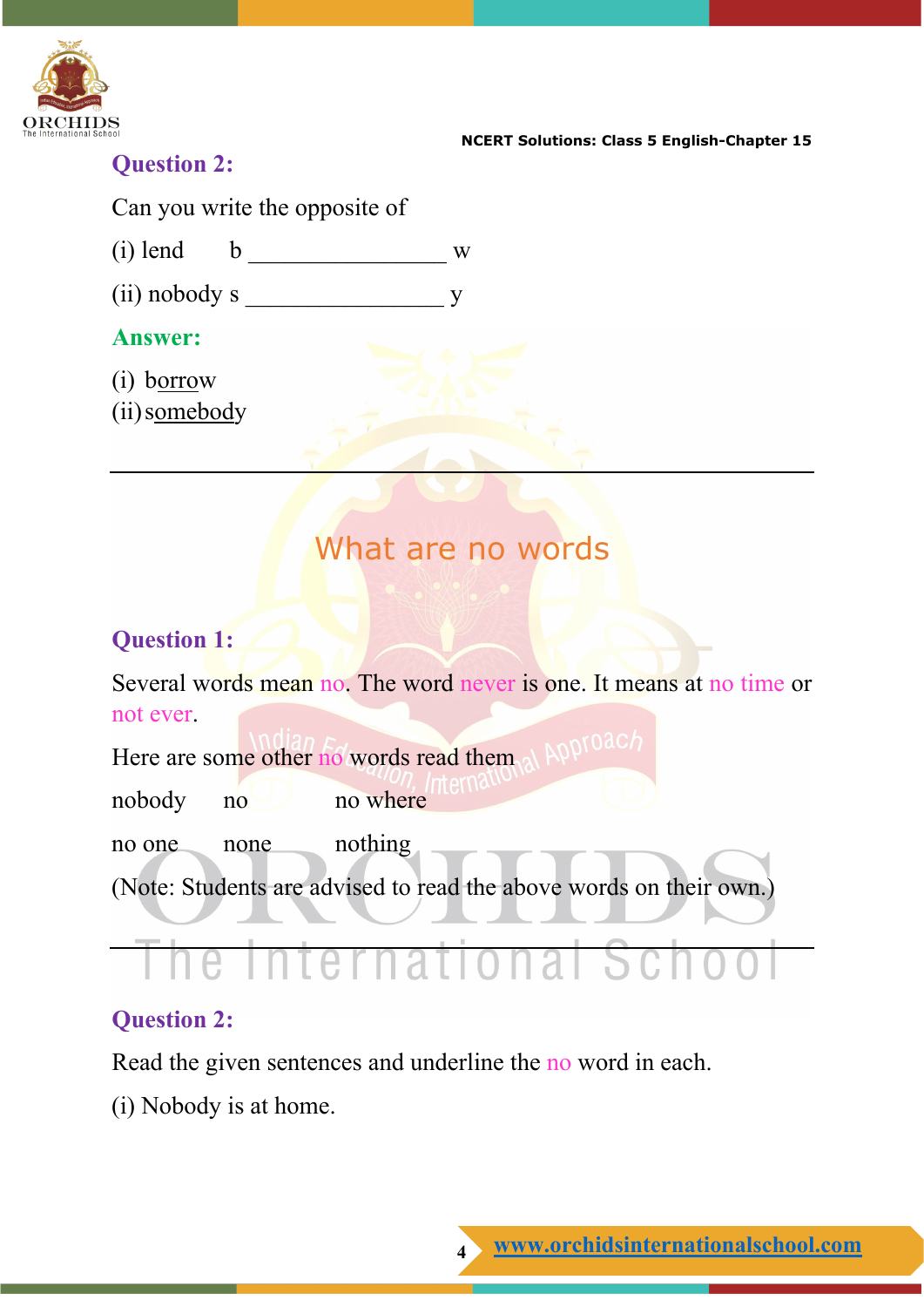

- **NCERT Solutions: Class 5 English-Chapter 15**
- (ii) Ram has no book.
- (iii) Can no one help him?
- (iv) Was Gopal nowhere around?
- (v) None of the two boys came.
- (vi) There is nothing to do.
- (vii) I have no coat.
- (viii) Radha is never late.

#### **Answer:**

- (i) Nobody is at home.
- (ii) Ram has no book.
- (iii) Can no one help him?
- (iv) Was Gopal nowhere around?
- (v) None of the two boys came.
- (vi) There is **nothing to do.**
- (vii) I have no coat.
- (viii) Radha is never late.

# The Intermay Aloudal School

ion, International Approac

## **Question 1:**

| nobody | everybody | somebody |  |
|--------|-----------|----------|--|
| cycle  | bicycle   | tricycle |  |
| share  | care      | stare    |  |
| hair   | pair      | stair    |  |

(Note: Students are advised to read the above words on their own.)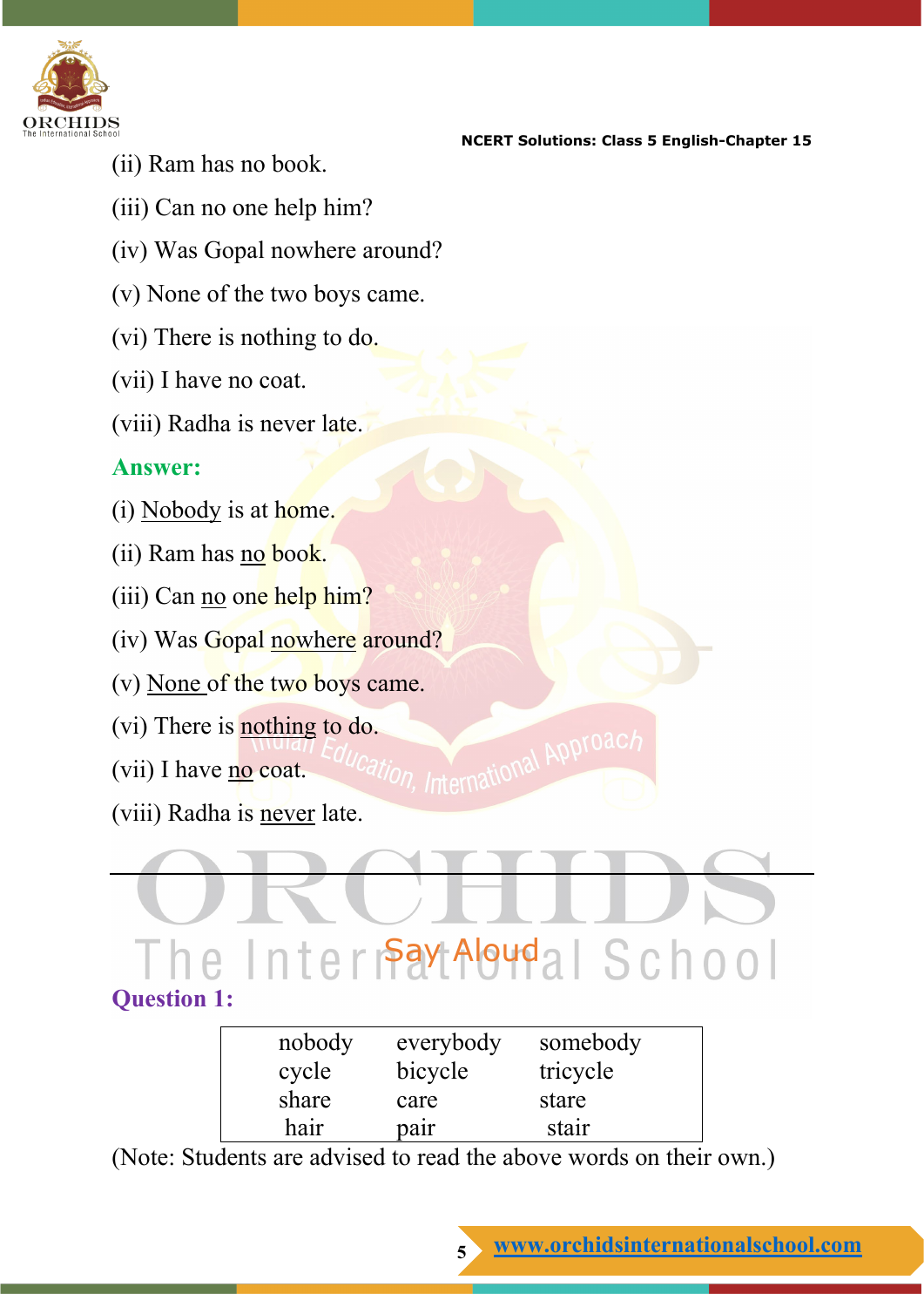

## **Question 2:**

Now write words that rhyme with

| train          |        |       |       |
|----------------|--------|-------|-------|
| friend         |        |       |       |
|                |        |       |       |
| <b>Answer:</b> |        |       |       |
| train          | brain  | drain | crane |
| friend         | penned | blend | send  |
|                |        |       |       |

## Let's Write

## **Question 1:**

Here is a short story.

Once a lion lay fast asleep in the Ranathambore forest of Rajasthan. Some mice were playing hide and seek near him. One mouse got trapped under the lion's paw. The lion woke up, laughed loudly and let the mouse go!

After some days the mouse heard the lion's roar. He saw that the lion lay in great pain as he was tied with many ropes. The mouse used his sharp teeth and cut the rope. ''You are a true friend,'' said the lion.

From Aesop's Fables